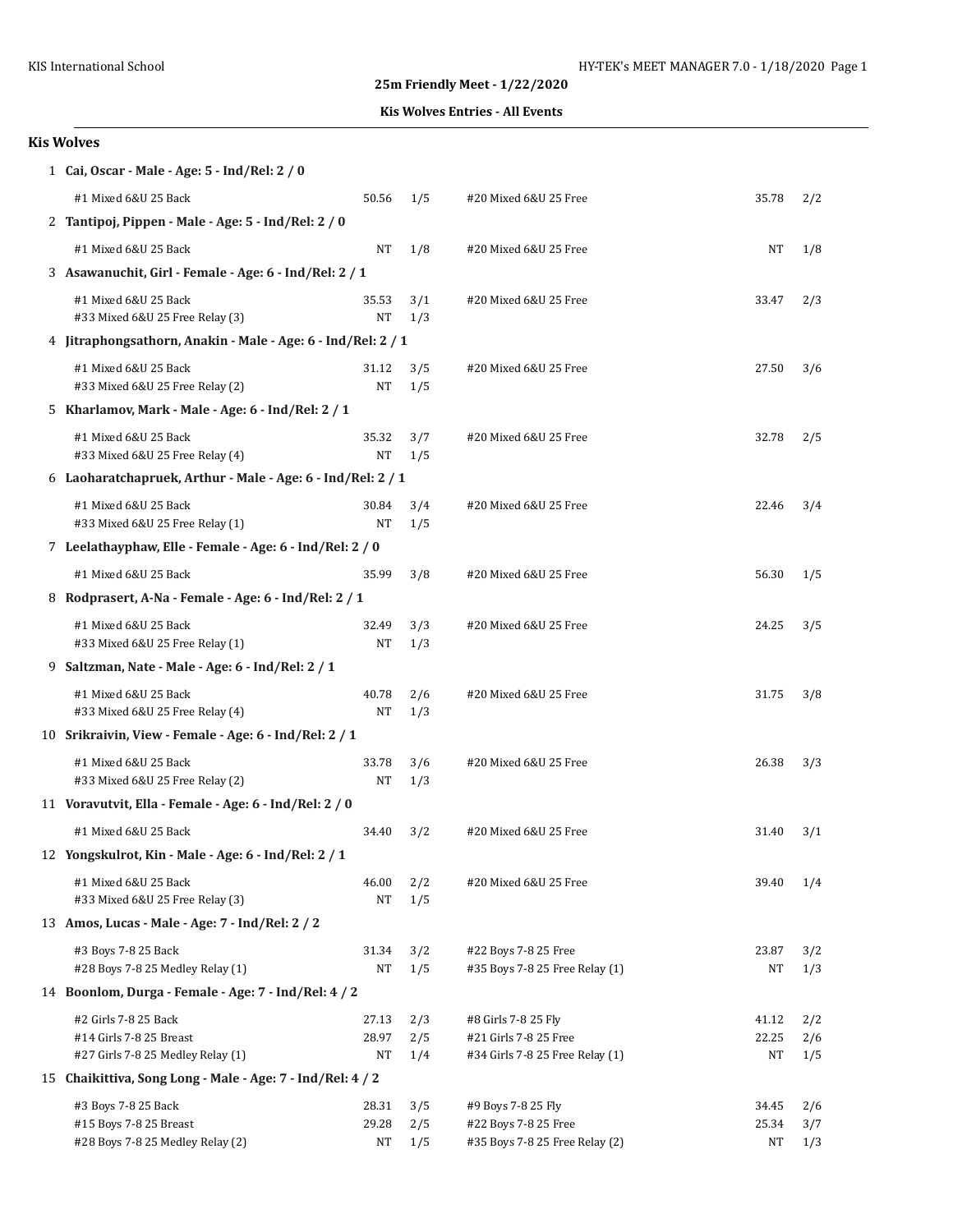## **Kis Wolves Entries - All Events**

| 16 Chaiyadhiroj, Kinta - Male - Age: 7 - Ind/Rel: 4 / 2      |           |     |                                 |       |     |
|--------------------------------------------------------------|-----------|-----|---------------------------------|-------|-----|
| #3 Boys 7-8 25 Back                                          | 33.70     | 2/4 | #9 Boys 7-8 25 Fly              | NΤ    | 1/4 |
| #15 Boys 7-8 25 Breast                                       | 36.16     | 2/6 | #22 Boys 7-8 25 Free            | 23.78 | 3/6 |
| #28 Boys 7-8 25 Medley Relay (3)                             | NT        | 1/5 | #35 Boys 7-8 25 Free Relay (3)  | NΤ    | 1/3 |
| 17 Coelho, Miguel - Male - Age: 7 - Ind/Rel: 4 / 2           |           |     |                                 |       |     |
| #3 Boys 7-8 25 Back                                          | NT        | 1/6 | #9 Boys 7-8 25 Fly              | NΤ    | 1/3 |
| #15 Boys 7-8 25 Breast                                       | NT        | 1/1 | #22 Boys 7-8 25 Free            | NΤ    | 1/6 |
| #28 Boys 7-8 25 Medley Relay (4)                             | <b>NT</b> | 1/5 | #35 Boys 7-8 25 Free Relay (4)  | NT    | 1/5 |
| 18 Klenkiewicz, Karol - Male - Age: 7 - Ind/Rel: 4 / 2       |           |     |                                 |       |     |
| #3 Boys 7-8 25 Back                                          | 29.09     | 3/3 | #9 Boys 7-8 25 Fly              | 29.24 | 2/3 |
| #15 Boys 7-8 25 Breast                                       | 38.45     | 2/2 | #22 Boys 7-8 25 Free            | 23.33 | 3/5 |
| #28 Boys 7-8 25 Medley Relay (2)                             | NT        | 1/6 | #35 Boys 7-8 25 Free Relay (2)  | NΤ    | 1/5 |
| 19 Maharaj, Aarush - Male - Age: 7 - Ind/Rel: 2 / 2          |           |     |                                 |       |     |
| #3 Boys 7-8 25 Back                                          | 47.79     | 1/5 | #22 Boys 7-8 25 Free            | 35.65 | 1/5 |
| #28 Boys 7-8 25 Medley Relay (3)                             | NT        | 1/6 | #35 Boys 7-8 25 Free Relay (4)  | NT    | 1/3 |
| 20 Prasertsuk, Charmin - Female - Age: 7 - Ind/Rel: 4 / 2    |           |     |                                 |       |     |
| #2 Girls 7-8 25 Back                                         | 29.85     | 1/4 | #8 Girls 7-8 25 Fly             | 46.73 | 1/4 |
| #14 Girls 7-8 25 Breast                                      | 38.40     | 1/4 | #21 Girls 7-8 25 Free           | 28.40 | 1/4 |
| #27 Girls 7-8 25 Medley Relay (3)                            | NT        | 1/4 | #34 Girls 7-8 25 Free Relay (1) | NΤ    | 1/3 |
| 21 Prompraphan, Nada - Female - Age: 7 - Ind/Rel: 4 / 2      |           |     |                                 |       |     |
| #2 Girls 7-8 25 Back                                         | 28.53     | 2/1 | #8 Girls 7-8 25 Fly             | 34.12 | 2/6 |
| #14 Girls 7-8 25 Breast                                      | 33.43     | 2/7 | #21 Girls 7-8 25 Free           | 21.36 | 2/5 |
| #27 Girls 7-8 25 Medley Relay (4)                            | NT        | 1/4 | #34 Girls 7-8 25 Free Relay (4) | NΤ    | 1/5 |
| 22 Taepaisitphongse, Punn - Female - Age: 7 - Ind/Rel: 4 / 2 |           |     |                                 |       |     |
| #2 Girls 7-8 25 Back                                         | 28.10     | 2/2 | #8 Girls 7-8 25 Fly             | 42.15 | 2/7 |
| #14 Girls 7-8 25 Breast                                      | 35.93     | 2/8 | #21 Girls 7-8 25 Free           | 27.99 | 2/8 |
| #27 Girls 7-8 25 Medley Relay (2)                            | NT        | 1/3 | #34 Girls 7-8 25 Free Relay (3) | NT    | 1/3 |
| 23 Ittipornwani, Victor - Male - Age: 8 - Ind/Rel: 4 / 2     |           |     |                                 |       |     |
| #3 Boys 7-8 25 Back                                          | 36.54     | 2/5 | #9 Boys 7-8 25 Fly              | 27.53 | 2/5 |
| #15 Boys 7-8 25 Breast                                       | 36.16     | 2/3 | #22 Boys 7-8 25 Free            | 23.47 | 3/3 |
| #28 Boys 7-8 25 Medley Relay (1)                             | NT        | 1/6 | #35 Boys 7-8 25 Free Relay (3)  | NΤ    | 1/5 |
| 24 Jahrami, Maya - Female - Age: 8 - Ind/Rel: 4 / 2          |           |     |                                 |       |     |
| #2 Girls 7-8 25 Back                                         | 27.88     | 2/6 | #8 Girls 7-8 25 Fly             | 29.99 | 2/5 |
| #14 Girls 7-8 25 Breast                                      | 31.83     | 2/6 | #21 Girls 7-8 25 Free           | 25.26 | 2/1 |
| #27 Girls 7-8 25 Medley Relay (2)                            | NT        | 1/4 | #34 Girls 7-8 25 Free Relay (2) | NΤ    | 1/5 |
| 25 Srikraivin, Vudh - Male - Age: 8 - Ind/Rel: 4 / 2         |           |     |                                 |       |     |
| #3 Boys 7-8 25 Back                                          | 23.31     | 3/4 | #9 Boys 7-8 25 Fly              | 25.17 | 2/4 |
| #15 Boys 7-8 25 Breast                                       | 25.84     | 2/4 | #22 Boys 7-8 25 Free            | 17.64 | 3/4 |
| #28 Boys 7-8 25 Medley Relay (4)                             | NT        | 1/6 | #35 Boys 7-8 25 Free Relay (1)  | NΤ    | 1/5 |
| 26 Suriyamas, First - Female - Age: 8 - Ind/Rel: 4 / 2       |           |     |                                 |       |     |
| #2 Girls 7-8 25 Back                                         | 28.37     | 2/7 | #8 Girls 7-8 25 Fly             | NΤ    | 1/3 |
| #14 Girls 7-8 25 Breast                                      | 33.37     | 2/2 | #21 Girls 7-8 25 Free           | 25.09 | 2/7 |
| #27 Girls 7-8 25 Medley Relay (1)                            | NT        | 1/3 | #34 Girls 7-8 25 Free Relay (2) | NΤ    | 1/3 |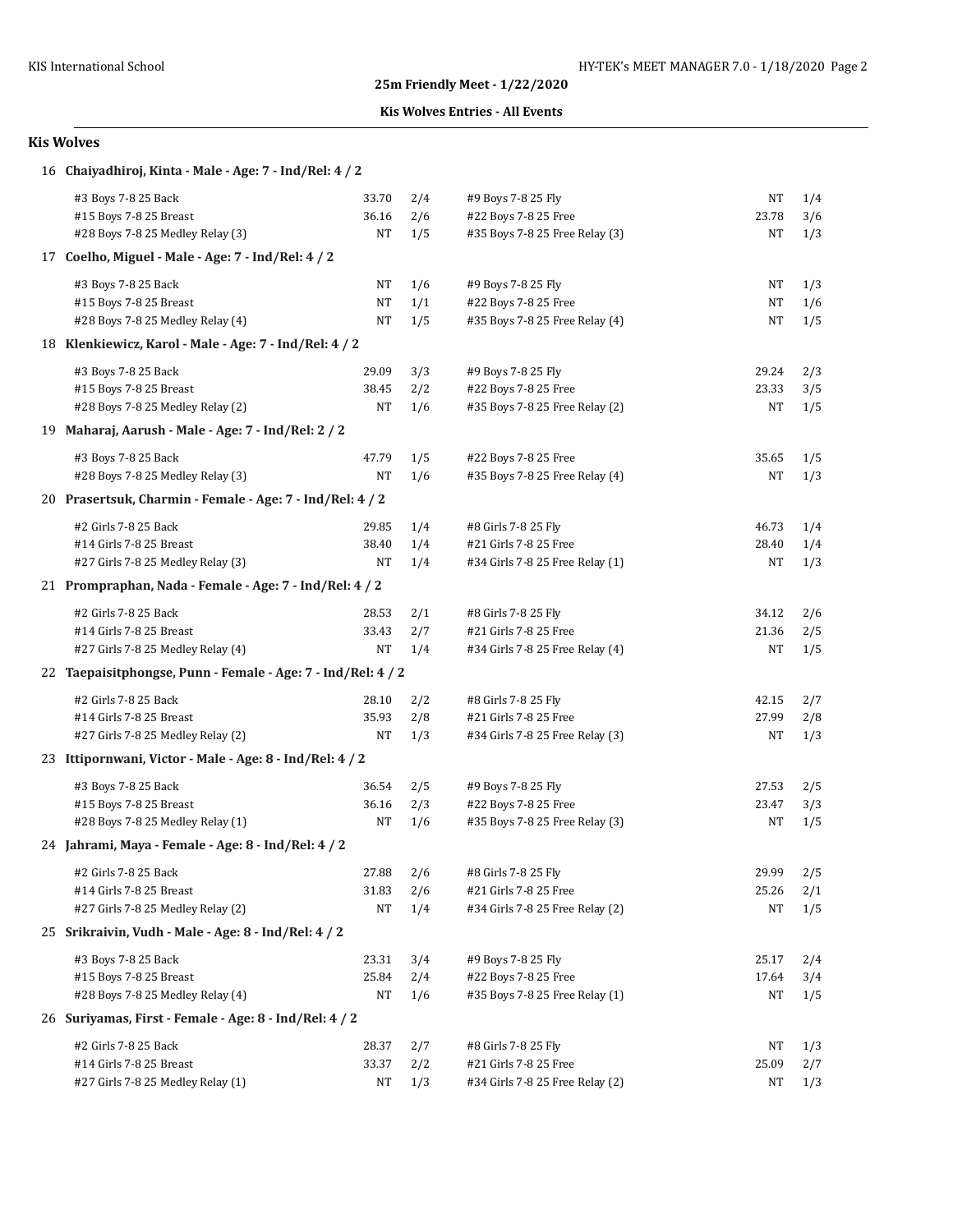## **Kis Wolves Entries - All Events**

| 27 Thanachayanont, Pauline - Female - Age: 8 - Ind/Rel: 4 / 2 |       |     |                                  |       |     |
|---------------------------------------------------------------|-------|-----|----------------------------------|-------|-----|
| #2 Girls 7-8 25 Back                                          | 25.36 | 2/4 | #8 Girls 7-8 25 Fly              | 27.17 | 2/4 |
| #14 Girls 7-8 25 Breast                                       | 25.64 | 2/4 | #21 Girls 7-8 25 Free            | 20.86 | 2/4 |
| #27 Girls 7-8 25 Medley Relay (3)                             | NT    | 1/3 | #34 Girls 7-8 25 Free Relay (3)  | NT    | 1/5 |
| 28 Yau, Kaya Y - Female - Age: 8 - Ind/Rel: 4 / 2             |       |     |                                  |       |     |
| #2 Girls 7-8 25 Back                                          | 26.78 | 2/5 | #8 Girls 7-8 25 Fly              | 30.57 | 2/3 |
| #14 Girls 7-8 25 Breast                                       | 30.44 | 2/3 | #21 Girls 7-8 25 Free            | 22.00 | 2/3 |
| #27 Girls 7-8 25 Medley Relay (4)                             | NT    | 1/3 | #34 Girls 7-8 25 Free Relay (4)  | NT    | 1/3 |
| 29 Asawanuchit, Guy - Male - Age: 9 - Ind/Rel: 4 / 0          |       |     |                                  |       |     |
| #5 Boys 9-10 25 Back                                          | 27.18 | 2/8 | #11 Boys 9-10 25 Fly             | 25.62 | 2/2 |
| #17 Boys 9-10 25 Breast                                       | 25.12 | 2/4 | #24 Boys 9-10 25 Free            | 21.08 | 2/8 |
| 30 Boontos, Pancake - Female - Age: 9 - Ind/Rel: 4 / 2        |       |     |                                  |       |     |
| #4 Girls 9-10 25 Back                                         | 25.67 | 3/7 | #10 Girls 9-10 25 Fly            | 27.49 | 1/5 |
| #16 Girls 9-10 25 Breast                                      | 29.02 | 3/8 | #23 Girls 9-10 25 Free           | 21.44 | 3/8 |
| #29 Girls 9-10 25 Medley Relay (1)                            | NT    | 1/3 | #36 Girls 9-10 25 Free Relay (1) | NT    | 1/6 |
| 31 Chen, Gordon - Male - Age: 9 - Ind/Rel: 4 / 2              |       |     |                                  |       |     |
| #5 Boys 9-10 25 Back                                          | 25.41 | 2/6 | #11 Boys 9-10 25 Fly             | 24.44 | 2/6 |
| #17 Boys 9-10 25 Breast                                       | 26.32 | 2/6 | #24 Boys 9-10 25 Free            | 17.81 | 2/5 |
| #30 Boys 9-10 25 Medley Relay (1)                             | NT    | 1/3 | #37 Boys 9-10 25 Free Relay (2)  | NT    | 1/3 |
| 32 Choi, Olivia - Female - Age: 9 - Ind/Rel: 4 / 2            |       |     |                                  |       |     |
| #4 Girls 9-10 25 Back                                         | 42.72 | 1/3 | #10 Girls 9-10 25 Fly            | NT    | 1/1 |
| #16 Girls 9-10 25 Breast                                      | 48.68 | 1/3 | #23 Girls 9-10 25 Free           | 29.71 | 1/3 |
| #29 Girls 9-10 25 Medley Relay (2)                            | NT    | 1/3 | #36 Girls 9-10 25 Free Relay (1) | NΤ    | 1/3 |
| 33 Ding, Leo - Male - Age: 9 - Ind/Rel: 3 / 0                 |       |     |                                  |       |     |
| #5 Boys 9-10 25 Back                                          | 39.75 | 1/8 | #17 Boys 9-10 25 Breast          | 35.69 | 1/3 |
| #24 Boys 9-10 25 Free                                         | 28.60 | 1/6 |                                  |       |     |
| 34 Dubey, June - Female - Age: 9 - Ind/Rel: 4 / 2             |       |     |                                  |       |     |
| #4 Girls 9-10 25 Back                                         | 26.11 | 3/8 | #10 Girls 9-10 25 Fly            | 20.91 | 2/5 |
| #16 Girls 9-10 25 Breast                                      | 26.47 | 3/6 | #23 Girls 9-10 25 Free           | 18.86 | 3/3 |
| #29 Girls 9-10 25 Medley Relay (2)                            | NT    | 1/4 | #36 Girls 9-10 25 Free Relay (2) | NT    | 1/5 |
| 35 Gatii, Mia - Female - Age: 9 - Ind/Rel: 4 / 2              |       |     |                                  |       |     |
| #4 Girls 9-10 25 Back                                         | 30.03 | 2/2 | #10 Girls 9-10 25 Fly            | 27.57 | 1/3 |
| #16 Girls 9-10 25 Breast                                      | 30.01 | 2/5 | #23 Girls 9-10 25 Free           | 23.15 | 2/6 |
| #29 Girls 9-10 25 Medley Relay (1)                            | NT    | 1/6 | #36 Girls 9-10 25 Free Relay (2) | NT    | 1/6 |
| 36 Jiang, Elizabeth - Female - Age: 9 - Ind/Rel: 4 / 0        |       |     |                                  |       |     |
| #4 Girls 9-10 25 Back                                         | 28.93 | 2/6 | #10 Girls 9-10 25 Fly            | 25.97 | 2/1 |
| #16 Girls 9-10 25 Breast                                      | 30.06 | 2/3 | #23 Girls 9-10 25 Free           | 23.96 | 2/2 |
| 37 Kosolkul, Arj - Male - Age: 9 - Ind/Rel: 0 / 1             |       |     |                                  |       |     |
| #37 Boys 9-10 25 Free Relay (3)                               | NT    | 1/3 |                                  |       |     |
| 38 Larppracha, Peace - Male - Age: 9 - Ind/Rel: 4 / 2         |       |     |                                  |       |     |
| #5 Boys 9-10 25 Back                                          | 26.19 | 2/7 | #11 Boys 9-10 25 Fly             | 24.40 | 2/3 |
| #17 Boys 9-10 25 Breast                                       | 27.03 | 2/1 | #24 Boys 9-10 25 Free            | 20.47 | 2/2 |
| #30 Boys 9-10 25 Medley Relay (2)                             | NT    | 1/3 | #37 Boys 9-10 25 Free Relay (2)  | NΤ    | 1/5 |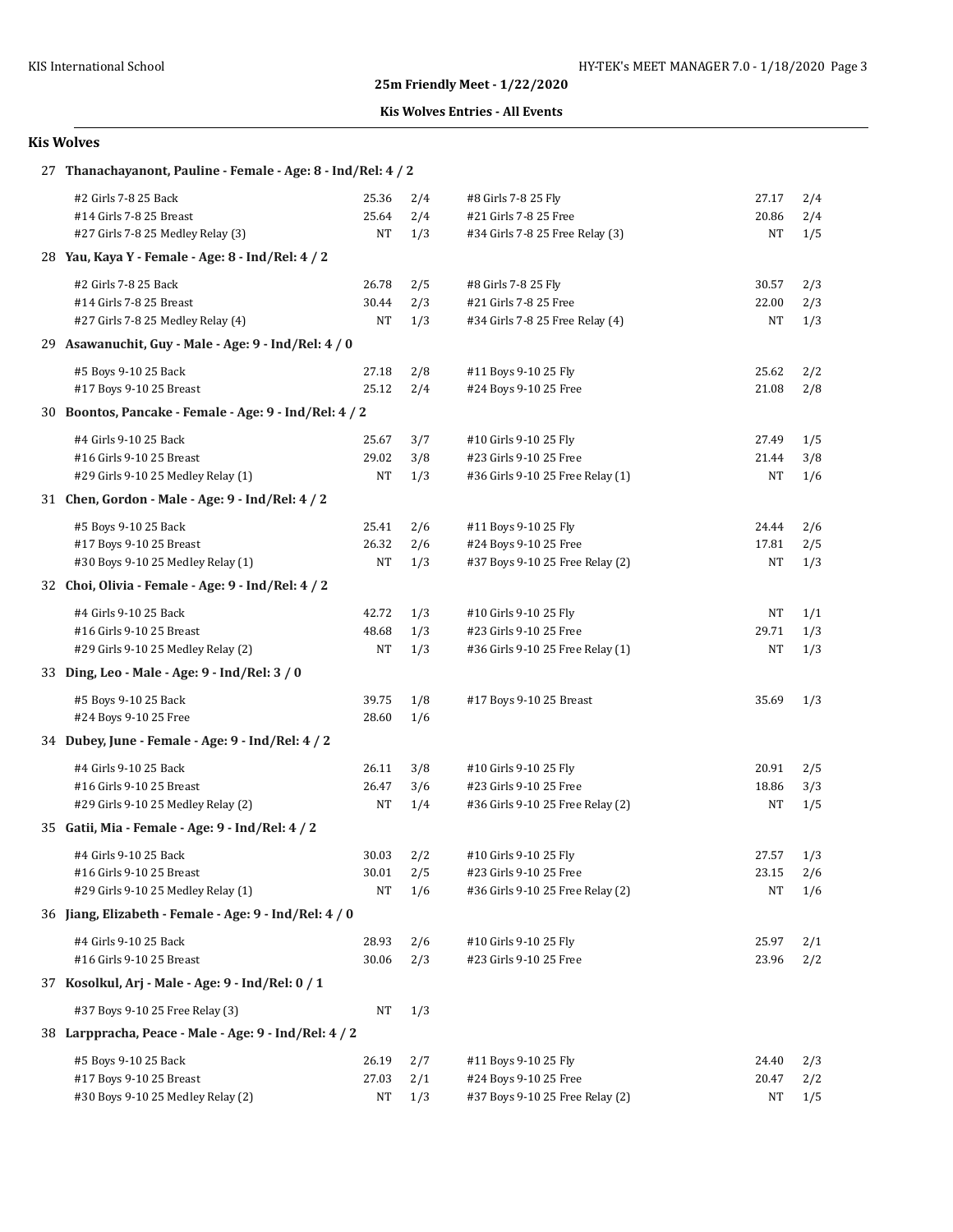## **Kis Wolves Entries - All Events**

|     | 39 Okada, Rei - Male - Age: 9 - Ind/Rel: 4 / 2              |       |     |                                  |       |     |  |  |  |  |
|-----|-------------------------------------------------------------|-------|-----|----------------------------------|-------|-----|--|--|--|--|
|     | #5 Boys 9-10 25 Back                                        | 23.54 | 2/3 | #11 Boys 9-10 25 Fly             | 29.08 | 1/4 |  |  |  |  |
|     | #17 Boys 9-10 25 Breast                                     | 31.01 | 1/5 | #24 Boys 9-10 25 Free            | 20.97 | 2/1 |  |  |  |  |
|     | #30 Boys 9-10 25 Medley Relay (4)                           | NT    | 1/3 | #37 Boys 9-10 25 Free Relay (4)  | NT    | 1/3 |  |  |  |  |
|     | 40 Srikraivin, Vin S - Male - Age: 9 - Ind/Rel: 4 / 2       |       |     |                                  |       |     |  |  |  |  |
|     | #5 Boys 9-10 25 Back                                        | 22.44 | 2/4 | #11 Boys 9-10 25 Fly             | 23.33 | 2/5 |  |  |  |  |
|     | #17 Boys 9-10 25 Breast                                     | 26.39 | 2/2 | #24 Boys 9-10 25 Free            | 17.79 | 2/4 |  |  |  |  |
|     | #30 Boys 9-10 25 Medley Relay (2)                           | NT    | 1/5 | #37 Boys 9-10 25 Free Relay (3)  | NT    | 1/5 |  |  |  |  |
|     | 41 Suivungkul, Queenie - Female - Age: 9 - Ind/Rel: 4 / 2   |       |     |                                  |       |     |  |  |  |  |
|     | #4 Girls 9-10 25 Back                                       | 27.93 | 2/3 | #10 Girls 9-10 25 Fly            | 26.72 | 1/4 |  |  |  |  |
|     | #16 Girls 9-10 25 Breast                                    | 29.91 | 2/4 | #23 Girls 9-10 25 Free           | 22.09 | 2/4 |  |  |  |  |
|     | #29 Girls 9-10 25 Medley Relay (3)                          | NT    | 1/3 | #36 Girls 9-10 25 Free Relay (3) | NT    | 1/6 |  |  |  |  |
|     | 42 Thamrongvith, Lily - Female - Age: 9 - Ind/Rel: 4 / 2    |       |     |                                  |       |     |  |  |  |  |
|     | #4 Girls 9-10 25 Back                                       | 30.87 | 2/7 | #10 Girls 9-10 25 Fly            | 30.87 | 1/6 |  |  |  |  |
|     | #16 Girls 9-10 25 Breast                                    | 31.63 | 2/2 | #23 Girls 9-10 25 Free           | 25.93 | 1/4 |  |  |  |  |
|     | #29 Girls 9-10 25 Medley Relay (4)                          | NT    | 1/3 | #36 Girls 9-10 25 Free Relay (4) | NT    | 1/6 |  |  |  |  |
|     | 43 Washareewongse, Arkaad - Male - Age: 9 - Ind/Rel: 4 / 0  |       |     |                                  |       |     |  |  |  |  |
|     | #5 Boys 9-10 25 Back                                        | 29.07 | 1/5 | #11 Boys 9-10 25 Fly             | 31.46 | 1/5 |  |  |  |  |
|     | #17 Boys 9-10 25 Breast                                     | 25.12 | 2/5 | #24 Boys 9-10 25 Free            | 24.10 | 1/3 |  |  |  |  |
|     | 44 Boonlom, Bujji - Female - Age: 10 - Ind/Rel: 4 / 2       |       |     |                                  |       |     |  |  |  |  |
|     | #4 Girls 9-10 25 Back                                       | 20.35 | 3/4 | #10 Girls 9-10 25 Fly            | 20.18 | 2/4 |  |  |  |  |
|     | #16 Girls 9-10 25 Breast                                    | 22.33 | 3/4 | #23 Girls 9-10 25 Free           | 17.37 | 3/4 |  |  |  |  |
|     | #29 Girls 9-10 25 Medley Relay (1)                          | NT    | 1/4 | #36 Girls 9-10 25 Free Relay (1) | NT    | 1/5 |  |  |  |  |
|     | 45 Harada, Kana - Female - Age: 10 - Ind/Rel: 4 / 2         |       |     |                                  |       |     |  |  |  |  |
|     | #4 Girls 9-10 25 Back                                       | 21.74 | 3/3 | #10 Girls 9-10 25 Fly            | 22.57 | 2/3 |  |  |  |  |
|     | #16 Girls 9-10 25 Breast                                    | 26.73 | 3/7 | #23 Girls 9-10 25 Free           | 19.47 | 3/6 |  |  |  |  |
|     | #29 Girls 9-10 25 Medley Relay (3)                          | NT    | 1/4 | #36 Girls 9-10 25 Free Relay (2) | NT    | 1/3 |  |  |  |  |
|     | 46 Klenkiewicz, Patrick - Male - Age: 10 - Ind/Rel: 4 / 2   |       |     |                                  |       |     |  |  |  |  |
|     | #5 Boys 9-10 25 Back                                        | 25.43 | 2/2 | #11 Boys 9-10 25 Fly             | 22.77 | 2/4 |  |  |  |  |
|     | #17 Boys 9-10 25 Breast                                     | 29.78 | 1/4 | #24 Boys 9-10 25 Free            | 18.67 | 2/3 |  |  |  |  |
|     | #30 Boys 9-10 25 Medley Relay (1)                           | NT    | 1/5 | #37 Boys 9-10 25 Free Relay (1)  | NT    | 1/5 |  |  |  |  |
|     | 47 Leelathayphawan, Eve - Female - Age: 10 - Ind/Rel: 4 / 2 |       |     |                                  |       |     |  |  |  |  |
|     | #4 Girls 9-10 25 Back                                       | 24.80 | 3/2 | #10 Girls 9-10 25 Fly            | 24.19 | 2/6 |  |  |  |  |
|     | #16 Girls 9-10 25 Breast                                    | 26.58 | 3/2 | #23 Girls 9-10 25 Free           | 20.00 | 3/2 |  |  |  |  |
|     | #29 Girls 9-10 25 Medley Relay (2)                          | NT    | 1/6 | #36 Girls 9-10 25 Free Relay (4) | NT    | 1/3 |  |  |  |  |
|     | 48 Mianmanus, Cali - Female - Age: 10 - Ind/Rel: 4 / 2      |       |     |                                  |       |     |  |  |  |  |
|     | #4 Girls 9-10 25 Back                                       | 27.10 | 2/4 | #10 Girls 9-10 25 Fly            | 24.84 | 2/7 |  |  |  |  |
|     | #16 Girls 9-10 25 Breast                                    | 24.85 | 3/5 | #23 Girls 9-10 25 Free           | 20.81 | 3/7 |  |  |  |  |
|     | #29 Girls 9-10 25 Medley Relay (4)                          | NT    | 1/4 | #36 Girls 9-10 25 Free Relay (3) | NT    | 1/5 |  |  |  |  |
| 49. | Mianmanus, Mikli - Female - Age: 10 - Ind/Rel: 4 / 2        |       |     |                                  |       |     |  |  |  |  |
|     | #4 Girls 9-10 25 Back                                       | 27.49 | 2/5 | #10 Girls 9-10 25 Fly            | 26.37 | 2/8 |  |  |  |  |
|     | #16 Girls 9-10 25 Breast                                    | 28.58 | 3/1 | #23 Girls 9-10 25 Free           | 18.10 | 3/5 |  |  |  |  |
|     | #29 Girls 9-10 25 Medley Relay (3)                          | NT    | 1/6 | #36 Girls 9-10 25 Free Relay (4) | NT    | 1/5 |  |  |  |  |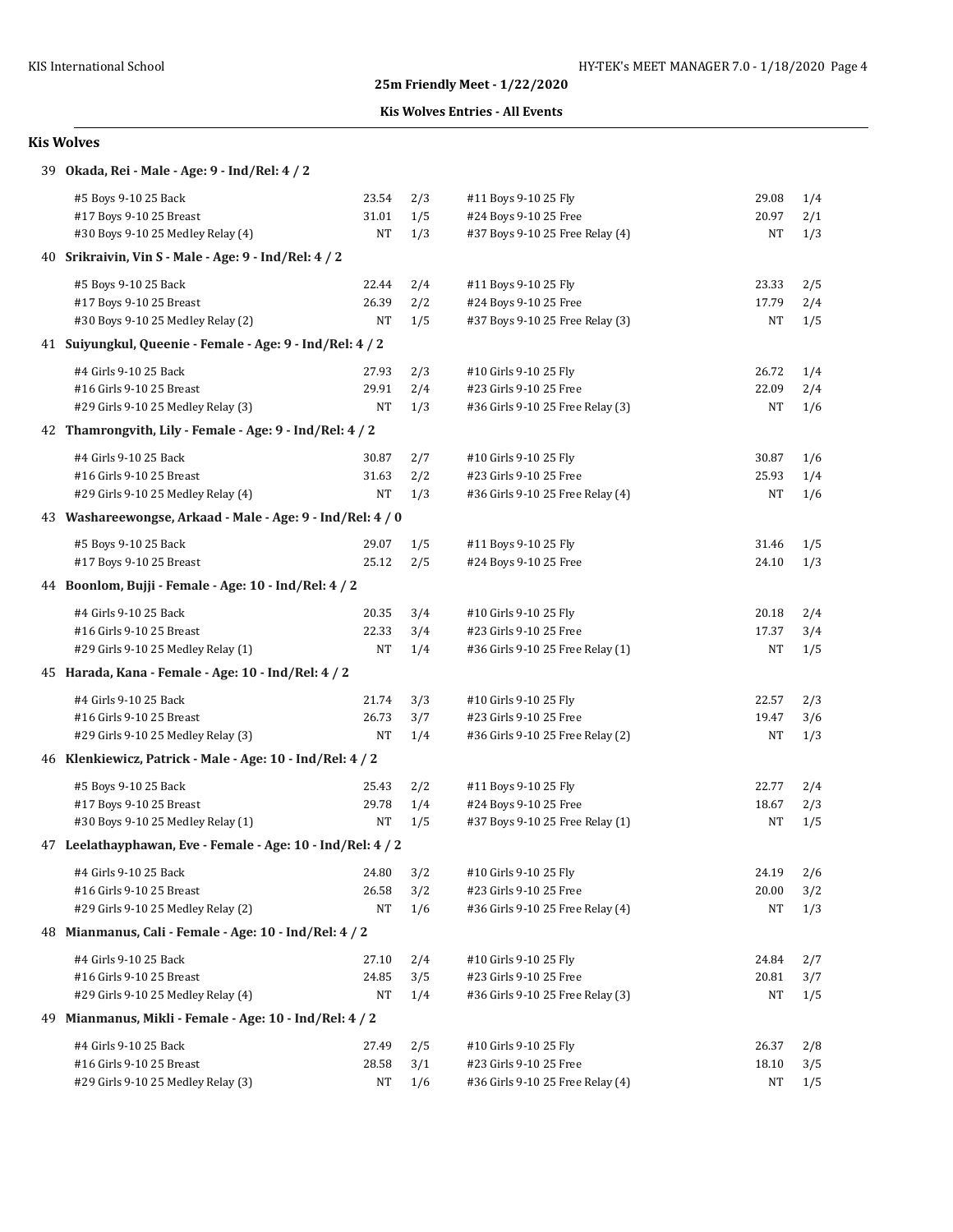#### **Kis Wolves Entries - All Events**

| 50 Siregar, Brian - Male - Age: 10 - Ind/Rel: 4 / 2             |       |     |                                   |       |     |  |  |  |  |
|-----------------------------------------------------------------|-------|-----|-----------------------------------|-------|-----|--|--|--|--|
| #5 Boys 9-10 25 Back                                            | 23.13 | 2/5 | #11 Boys 9-10 25 Fly              | 26.51 | 2/1 |  |  |  |  |
| #17 Boys 9-10 25 Breast                                         | 25.57 | 2/3 | #24 Boys 9-10 25 Free             | 20.81 | 2/7 |  |  |  |  |
| #30 Boys 9-10 25 Medley Relay (3)                               | NT    | 1/3 | #37 Boys 9-10 25 Free Relay (1)   | NΤ    | 1/3 |  |  |  |  |
| 51 Thongien, Ben - Male - Age: 10 - Ind/Rel: 4 / 1              |       |     |                                   |       |     |  |  |  |  |
| #5 Boys 9-10 25 Back                                            | 37.32 | 1/1 | #11 Boys 9-10 25 Fly              | 25.74 | 2/7 |  |  |  |  |
| #17 Boys 9-10 25 Breast                                         | 29.09 | 2/8 | #24 Boys 9-10 25 Free             | 23.83 | 1/5 |  |  |  |  |
| #30 Boys 9-10 25 Medley Relay (4)                               | NT    | 1/5 |                                   |       |     |  |  |  |  |
| 52 Tutanathorn, Thee - Male - Age: 10 - Ind/Rel: 4 / 2          |       |     |                                   |       |     |  |  |  |  |
| #5 Boys 9-10 25 Back                                            | 27.18 | 2/1 | #11 Boys 9-10 25 Fly              | 26.76 | 2/8 |  |  |  |  |
| #17 Boys 9-10 25 Breast                                         | 26.88 | 2/7 | #24 Boys 9-10 25 Free             | 19.85 | 2/6 |  |  |  |  |
| #30 Boys 9-10 25 Medley Relay (3)                               | NT    | 1/5 | #37 Boys 9-10 25 Free Relay (4)   | NΤ    | 1/5 |  |  |  |  |
| 53 Wan, Angela - Female - Age: 10 - Ind/Rel: 4 / 2              |       |     |                                   |       |     |  |  |  |  |
| #4 Girls 9-10 25 Back                                           | 20.99 | 3/5 | #10 Girls 9-10 25 Fly             | 24.72 | 2/2 |  |  |  |  |
| #16 Girls 9-10 25 Breast                                        | 25.87 | 3/3 | #23 Girls 9-10 25 Free            | 20.94 | 3/1 |  |  |  |  |
| #29 Girls 9-10 25 Medley Relay (4)                              | NT    | 1/6 | #36 Girls 9-10 25 Free Relay (3)  | NΤ    | 1/3 |  |  |  |  |
| 54 Chan, Curtis L - Male - Age: 11 - Ind/Rel: 4 / 0             |       |     |                                   |       |     |  |  |  |  |
| #7 Boys 11-12 25 Back                                           | 29.94 | 1/4 | #13 Boys 11-12 25 Fly             | 32.22 | 1/4 |  |  |  |  |
| #19 Boys 11-12 25 Breast                                        | 30.25 | 1/4 | #26 Boys 11-12 25 Free            | 23.62 | 1/4 |  |  |  |  |
| 55 Coelho, Sophia - Female - Age: 11 - Ind/Rel: 4 / 2           |       |     |                                   |       |     |  |  |  |  |
| #6 Girls 11-12 25 Back                                          | 23.54 | 2/6 | #12 Girls 11-12 25 Fly            | 22.32 | 2/3 |  |  |  |  |
| #18 Girls 11-12 25 Breast                                       | 28.28 | 2/6 | #25 Girls 11-12 25 Free           | 19.44 | 2/3 |  |  |  |  |
| #31 Girls 11-12 25 Medley Relay (1)                             | NT    | 1/5 | #38 Girls 11-12 25 Free Relay (1) | NΤ    | 1/3 |  |  |  |  |
| 56 Jaruwattanachai, Miu Miu - Female - Age: 11 - Ind/Rel: 4 / 2 |       |     |                                   |       |     |  |  |  |  |
| #6 Girls 11-12 25 Back                                          | NT    | 1/3 | #12 Girls 11-12 25 Fly            | 26.62 | 2/2 |  |  |  |  |
| #18 Girls 11-12 25 Breast                                       | 30.19 | 2/7 | #25 Girls 11-12 25 Free           | 21.51 | 1/4 |  |  |  |  |
| #31 Girls 11-12 25 Medley Relay (2)                             | NT    | 1/5 | #38 Girls 11-12 25 Free Relay (2) | NΤ    | 1/5 |  |  |  |  |
| 57 Khanthap, Praew - Female - Age: 11 - Ind/Rel: 4 / 2          |       |     |                                   |       |     |  |  |  |  |
| #6 Girls 11-12 25 Back                                          | 28.38 | 1/4 | #12 Girls 11-12 25 Fly            | 26.73 | 2/7 |  |  |  |  |
| #18 Girls 11-12 25 Breast                                       | 30.98 | 1/4 | #25 Girls 11-12 25 Free           | 20.66 | 2/2 |  |  |  |  |
| #31 Girls 11-12 25 Medley Relay (1)                             | NT    | 1/3 | #38 Girls 11-12 25 Free Relay (2) | NΤ    | 1/3 |  |  |  |  |
| 58 Kovitgoolkri, Jill - Female - Age: 11 - Ind/Rel: 4 / 2       |       |     |                                   |       |     |  |  |  |  |
| #6 Girls 11-12 25 Back                                          | 25.90 | 2/7 | #12 Girls 11-12 25 Fly            | 21.07 | 2/5 |  |  |  |  |
| #18 Girls 11-12 25 Breast                                       | 26.54 | 2/3 | #25 Girls 11-12 25 Free           | 20.02 | 2/6 |  |  |  |  |
| #31 Girls 11-12 25 Medley Relay (2)                             | NT    | 1/3 | #38 Girls 11-12 25 Free Relay (4) | NΤ    | 1/5 |  |  |  |  |
| 59 Sawchenko, Ella - Female - Age: 11 - Ind/Rel: 4 / 2          |       |     |                                   |       |     |  |  |  |  |
| #6 Girls 11-12 25 Back                                          | 23.33 | 2/3 | #12 Girls 11-12 25 Fly            | NT    | 1/3 |  |  |  |  |
| #18 Girls 11-12 25 Breast                                       | NΤ    | 1/3 | #25 Girls 11-12 25 Free           | NΤ    | 1/3 |  |  |  |  |
| #31 Girls 11-12 25 Medley Relay (4)                             | NT    | 1/5 | #38 Girls 11-12 25 Free Relay (3) | NΤ    | 1/5 |  |  |  |  |
| 60 Seet, Wei Wei - Female - Age: 11 - Ind/Rel: 4 / 2            |       |     |                                   |       |     |  |  |  |  |
| #6 Girls 11-12 25 Back                                          | 35.82 | 1/5 | #12 Girls 11-12 25 Fly            | 29.30 | 1/4 |  |  |  |  |
| #18 Girls 11-12 25 Breast                                       | 38.59 | 1/5 | #25 Girls 11-12 25 Free           | 26.23 | 1/5 |  |  |  |  |
| #31 Girls 11-12 25 Medley Relay (3)                             | NT    | 1/3 | #38 Girls 11-12 25 Free Relay (3) | NΤ    | 1/3 |  |  |  |  |